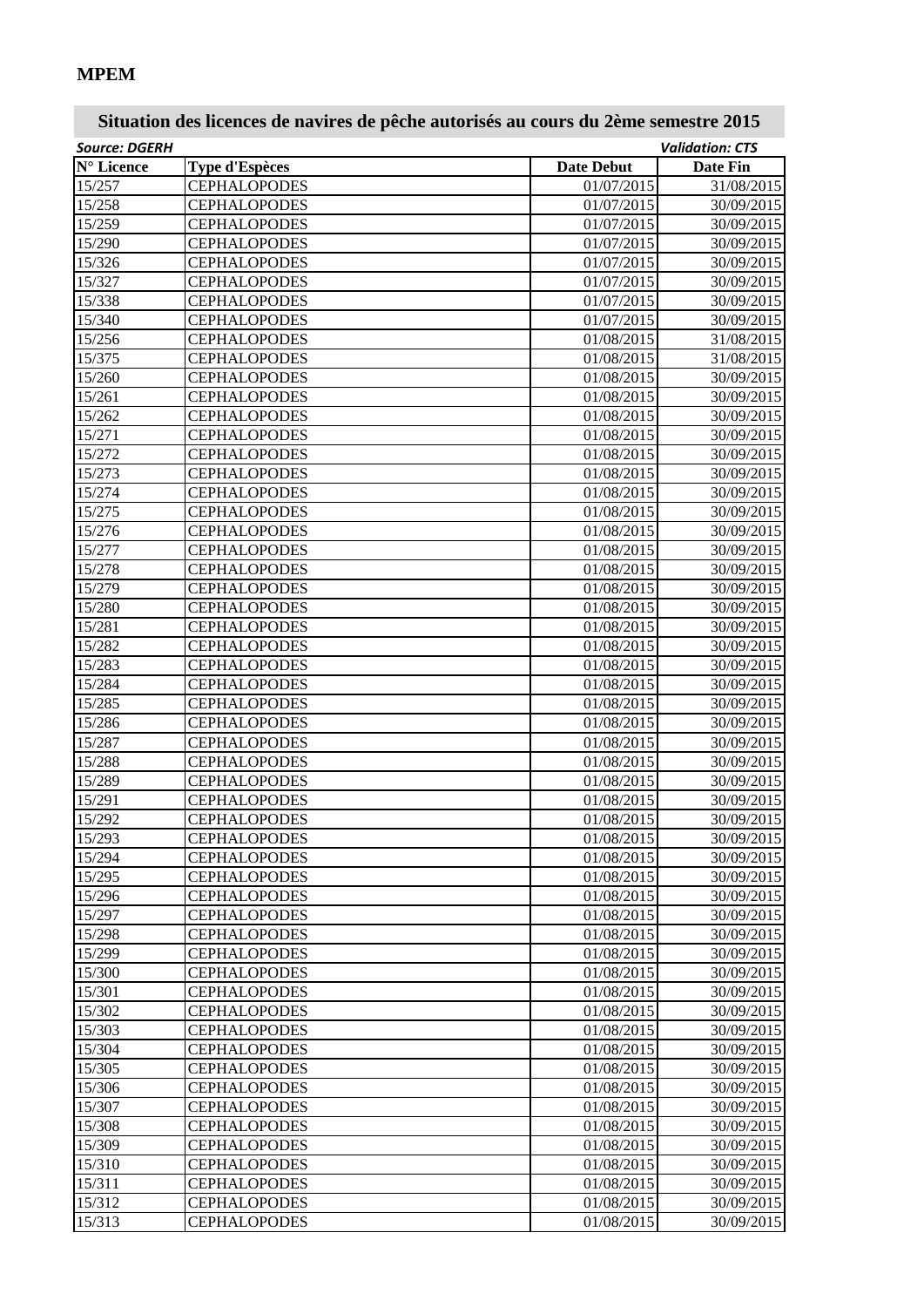| 15/314           | <b>CEPHALOPODES</b>                                          | 01/08/2015               | 30/09/2015               |
|------------------|--------------------------------------------------------------|--------------------------|--------------------------|
| 15/315           | <b>CEPHALOPODES</b>                                          | 01/08/2015               | 30/09/2015               |
| 15/316           | <b>CEPHALOPODES</b>                                          | 01/08/2015               | 30/09/2015               |
| 15/317           | <b>CEPHALOPODES</b>                                          | 01/08/2015               | 30/09/2015               |
| 15/318           | <b>CEPHALOPODES</b>                                          | 01/08/2015               | 30/09/2015               |
| 15/319           | <b>CEPHALOPODES</b>                                          | 01/08/2015               | 30/09/2015               |
| 15/320           | <b>CEPHALOPODES</b>                                          | 01/08/2015               | 30/09/2015               |
| 15/321           | <b>CEPHALOPODES</b>                                          | 01/08/2015               | 30/09/2015               |
| 15/322           | <b>CEPHALOPODES</b>                                          | 01/08/2015               | 30/09/2015               |
| 15/323           | <b>CEPHALOPODES</b>                                          | 01/08/2015               | 30/09/2015               |
| 15/324           | <b>CEPHALOPODES</b>                                          | 01/08/2015               | 30/09/2015               |
| 15/325           | <b>CEPHALOPODES</b>                                          | 01/08/2015               | 30/09/2015               |
| 15/328           | <b>CEPHALOPODES</b>                                          | 01/08/2015               | 30/09/2015               |
| 15/329           | <b>CEPHALOPODES</b>                                          | 01/08/2015               | 30/09/2015               |
| 15/330           | <b>CEPHALOPODES</b>                                          | 01/08/2015               | 30/09/2015               |
| 15/331           | <b>CEPHALOPODES</b>                                          | 01/08/2015               | 30/09/2015               |
| 15/332           | <b>CEPHALOPODES</b>                                          | 01/08/2015               | 30/09/2015               |
| 15/333           | <b>CEPHALOPODES</b>                                          | 01/08/2015               | 30/09/2015               |
| 15/334           | <b>CEPHALOPODES</b>                                          | 01/08/2015               | 30/09/2015               |
| 15/337           | <b>CEPHALOPODES</b>                                          | 01/08/2015               | 30/09/2015               |
| 15/339           | <b>CEPHALOPODES</b>                                          | 01/08/2015               | 30/09/2015               |
| 15/367           | <b>CEPHALOPODES</b>                                          | 01/08/2015               | 30/09/2015               |
| 15/368           | <b>CEPHALOPODES</b>                                          | 01/08/2015               | 30/09/2015               |
| 15/369           | <b>CEPHALOPODES</b>                                          | 01/08/2015               | 30/09/2015               |
| 15/370           | <b>CEPHALOPODES</b>                                          | 01/08/2015               | 30/09/2015               |
| 15/371           | <b>CEPHALOPODES</b>                                          | 01/08/2015               | 30/09/2015               |
| 15/372           | <b>CEPHALOPODES</b>                                          | 01/08/2015               | 30/09/2015               |
| 15/373           | <b>CEPHALOPODES</b>                                          | 01/08/2015               | 30/09/2015               |
| 15/386           | <b>CEPHALOPODES</b>                                          | 01/09/2015               | 30/09/2015               |
| 15/387<br>15/397 | <b>CEPHALOPODES</b><br><b>CEPHALOPODES</b>                   | 01/09/2015               | 30/09/2015<br>30/09/2015 |
|                  |                                                              |                          |                          |
|                  |                                                              | 01/09/2015               |                          |
|                  | <b>86 licences</b>                                           |                          |                          |
| 14/588           | <b>CRABES UNIQUEMENT</b>                                     | 01/01/2015               | 31/12/2015               |
|                  | 1 licence                                                    |                          |                          |
| 15/231<br>15/232 | CRUSTACES EXCEPTES LANGOUSTE<br>CRUSTACES EXCEPTES LANGOUSTE | 01/06/2015<br>01/06/2015 | 31/08/2015<br>31/08/2015 |
|                  |                                                              | 01/09/2015               | 31/10/2015               |
| 15/381<br>15/382 | CRUSTACES EXCEPTES LANGOUSTE<br>CRUSTACES EXCEPTES LANGOUSTE | 01/09/2015               | 31/10/2015               |
|                  | 4 licences                                                   |                          |                          |
| 14/587           | PECHE SELECTIVE                                              | 01/01/2015               | 31/12/2015               |
| 14/589           | PECHE SELECTIVE                                              | 01/01/2015               | 31/12/2015               |
|                  | 2 licences                                                   |                          |                          |
| 15/124           | <b>PELAGIQUE</b>                                             | 13/04/2015               | 11/07/2015               |
| 15/125           | <b>PELAGIQUE</b>                                             | 13/04/2015               | 11/07/2015               |
| 15/127           | <b>PELAGIQUE</b>                                             | 17/04/2015               | 15/07/2015               |
| 15/126           | <b>PELAGIQUE</b>                                             | 20/04/2015               | 14/07/2015               |
| 15/129           | <b>PELAGIQUE</b>                                             | 23/04/2015               | 14/07/2015               |
| 15/183           | <b>PELAGIQUE</b>                                             | 30/04/2015               | 28/07/2015               |
| 15/143           | <b>PELAGIQUE</b>                                             | 01/05/2015               | 31/07/2015               |
| 15/145           | PELAGIQUE                                                    | 01/05/2015               | 31/07/2015               |
| 15/146           | <b>PELAGIQUE</b>                                             | 01/05/2015               | 31/07/2015               |
| 15/195           | <b>PELAGIQUE</b>                                             | 02/05/2015               | 14/07/2015               |
| 15/194           | <b>PELAGIQUE</b>                                             | 07/05/2015               | 14/07/2015               |
| 15/226           | <b>PELAGIQUE</b>                                             | 07/05/2015               | 04/08/2015               |
| 15/229           | <b>PELAGIQUE</b>                                             | 07/05/2015               | 04/08/2015               |
| 15/230           | <b>PELAGIQUE</b>                                             | 11/05/2015               | 08/08/2015               |
| 15/233           | PELAGIQUE                                                    | 16/05/2015<br>19/05/2015 | 13/08/2015               |
| 15/236<br>15/237 | PELAGIQUE                                                    | 23/05/2015               | 16/08/2015<br>20/08/2015 |
| 15/238           | <b>PELAGIQUE</b><br><b>PELAGIQUE</b>                         | 25/05/2015               | 22/08/2015               |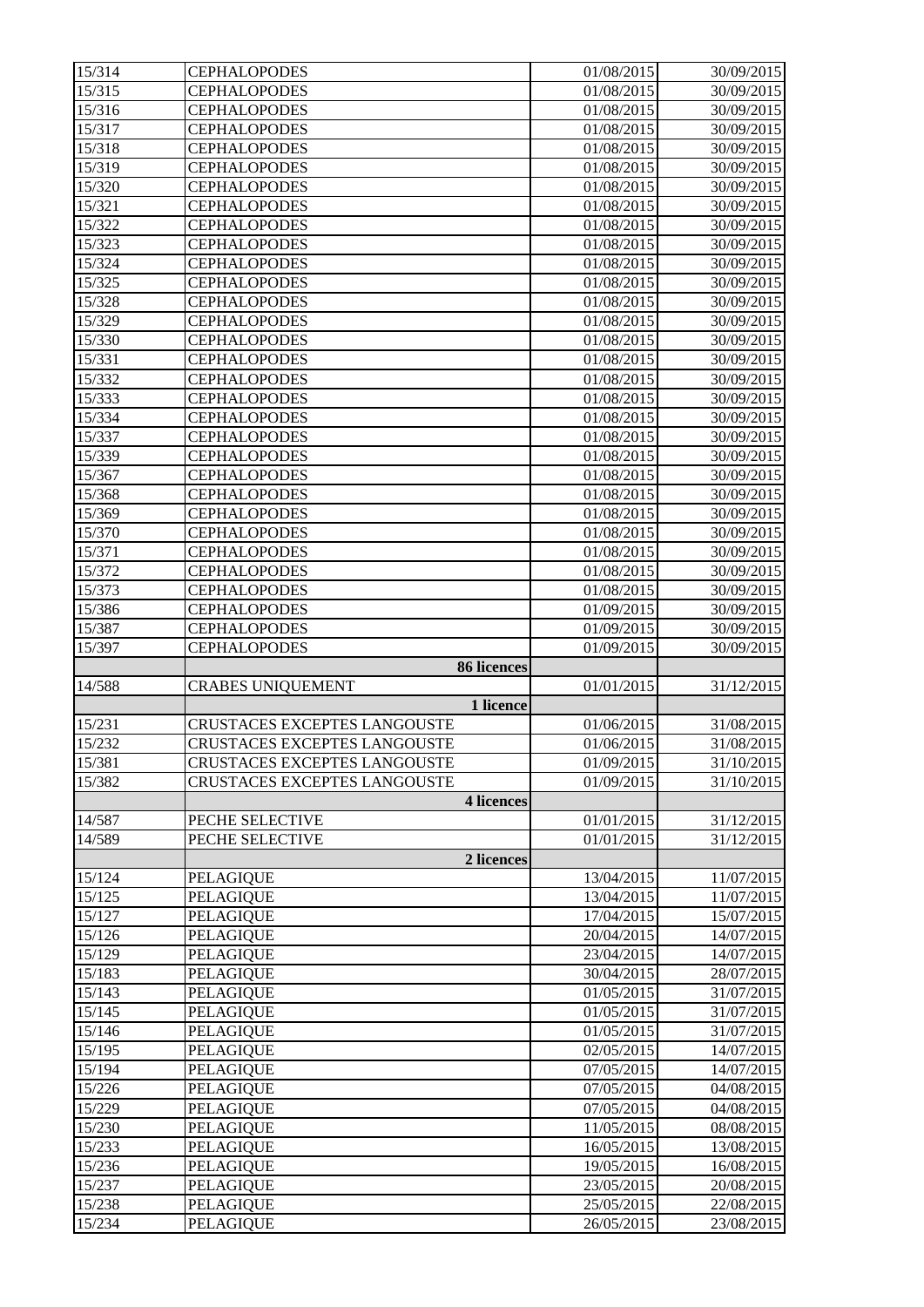| 15/235 | PELAGIQUE                             | 27/05/2015 | 14/07/2015 |
|--------|---------------------------------------|------------|------------|
| 15/240 | <b>PELAGIQUE</b>                      | 27/05/2015 | 24/08/2015 |
| 15/239 | <b>PELAGIQUE</b>                      | 01/06/2015 | 29/08/2015 |
| 15/242 | PELAGIQUE                             | 01/06/2015 | 29/08/2015 |
| 15/241 | <b>PELAGIQUE</b>                      | 03/06/2015 | 09/08/2015 |
| 15/244 | <b>PELAGIQUE</b>                      | 06/06/2015 | 03/09/2015 |
| 15/245 | <b>PELAGIQUE</b>                      | 06/06/2015 | 03/09/2015 |
| 15/251 | PELAGIQUE                             | 11/06/2015 | 02/09/2015 |
| 15/247 | PELAGIQUE                             | 13/06/2015 | 10/09/2015 |
| 15/252 | PELAGIQUE                             | 19/06/2015 | 16/09/2015 |
| 15/253 | PELAGIQUE                             | 23/06/2015 | 20/09/2015 |
| 15/263 | <b>PELAGIQUE</b>                      | 01/07/2015 | 30/09/2015 |
| 15/264 | <b>PELAGIQUE</b>                      | 01/07/2015 | 30/09/2015 |
| 15/265 | PELAGIQUE                             | 01/07/2015 | 30/09/2015 |
| 15/266 | PELAGIQUE                             | 01/07/2015 | 30/09/2015 |
| 15/267 | PELAGIQUE                             | 01/07/2015 | 30/09/2015 |
| 15/268 | PELAGIQUE                             | 01/07/2015 | 30/09/2015 |
| 15/269 | PELAGIQUE                             | 01/07/2015 | 30/09/2015 |
| 15/270 | PELAGIQUE                             | 01/07/2015 | 30/09/2015 |
| 15/345 | PELAGIQUE                             | 15/07/2015 | 12/10/2015 |
| 15/356 | <b>PELAGIQUE</b>                      | 15/07/2015 | 12/10/2015 |
| 15/357 | PELAGIQUE                             | 15/07/2015 | 12/10/2015 |
| 15/358 | <b>PELAGIQUE</b>                      | 15/07/2015 | 12/10/2015 |
| 15/359 | PELAGIQUE                             | 15/07/2015 | 12/10/2015 |
| 15/360 | <b>PELAGIQUE</b>                      | 01/08/2015 | 31/10/2015 |
| 15/361 | PELAGIQUE                             | 01/08/2015 | 31/10/2015 |
| 15/362 | PELAGIQUE                             | 01/08/2015 | 31/10/2015 |
| 15/380 | PELAGIQUE                             | 02/08/2015 | 30/10/2015 |
| 15/374 | <b>PELAGIQUE</b>                      | 05/08/2015 | 02/11/2015 |
| 15/379 | <b>PELAGIQUE</b>                      | 24/08/2015 | 18/11/2015 |
| 15/383 | <b>PELAGIQUE</b>                      | 25/08/2015 | 22/11/2015 |
| 15/385 | <b>PELAGIQUE</b>                      | 30/08/2015 | 30/09/2015 |
| 15/390 | <b>PELAGIQUE</b>                      | 01/09/2015 | 30/11/2015 |
| 15/391 | <b>PELAGIQUE</b>                      | 01/09/2015 | 30/11/2015 |
| 15/384 | PELAGIQUE                             | 03/09/2015 | 01/12/2015 |
| 15/389 | PELAGIQUE                             | 04/09/2015 | 24/11/2015 |
| 15/388 | <b>PELAGIQUE</b>                      | 04/09/2015 | 26/11/2015 |
| 15/395 | <b>PELAGIQUE</b>                      | 11/09/2015 | 09/12/2015 |
| 15/396 | <b>PELAGIQUE</b>                      | 17/09/2015 | 15/12/2015 |
| 15/398 | <b>PELAGIQUE</b>                      | 01/10/2015 | 29/12/2015 |
| 15/399 | <b>PELAGIQUE</b>                      | 01/10/2015 | 31/12/2015 |
| 15/400 | PELAGIQUE                             | 01/10/2015 | 31/12/2015 |
| 15/401 | PELAGIQUE                             | 01/10/2015 | 31/12/2015 |
| 15/402 | <b>PELAGIQUE</b>                      | 01/10/2015 | 31/12/2015 |
| 15/403 | <b>PELAGIQUE</b>                      | 01/10/2015 | 31/12/2015 |
| 15/404 | <b>PELAGIQUE</b>                      | 01/10/2015 | 31/12/2015 |
| 15/405 | <b>PELAGIQUE</b>                      | 01/10/2015 | 31/12/2015 |
| 15/406 | <b>PELAGIQUE</b>                      | 01/10/2015 | 31/12/2015 |
|        | <b>67 licences</b>                    |            |            |
| 15/255 | POISSONS DEMERSAUX (à écailles)       | 01/07/2015 | 30/09/2015 |
|        | 1 licence                             |            |            |
| 15/336 | POISSONS DEMERSAUX AUTRE QUE LE MERLU | 01/07/2015 | 31/12/2015 |
|        | 1 licence                             |            |            |
| 15/142 | RAVITAILLEUR PELAGIQUE                | 01/05/2015 | 31/07/2015 |
| 15/144 | RAVITAILLEUR PELAGIQUE                | 01/05/2015 | 31/07/2015 |
| 15/363 | RAVITAILLEUR PELAGIQUE                | 01/08/2015 | 31/10/2015 |
| 15/364 | RAVITAILLEUR PELAGIQUE                | 01/08/2015 | 31/10/2015 |
|        | 4 licences                            |            |            |
| 15/130 | <b>THON</b>                           | 14/04/2015 | 12/07/2015 |
| 15/131 | <b>THON</b>                           | 14/04/2015 | 12/07/2015 |
| 15/132 | <b>THON</b>                           | 14/04/2015 | 12/07/2015 |
|        |                                       |            |            |